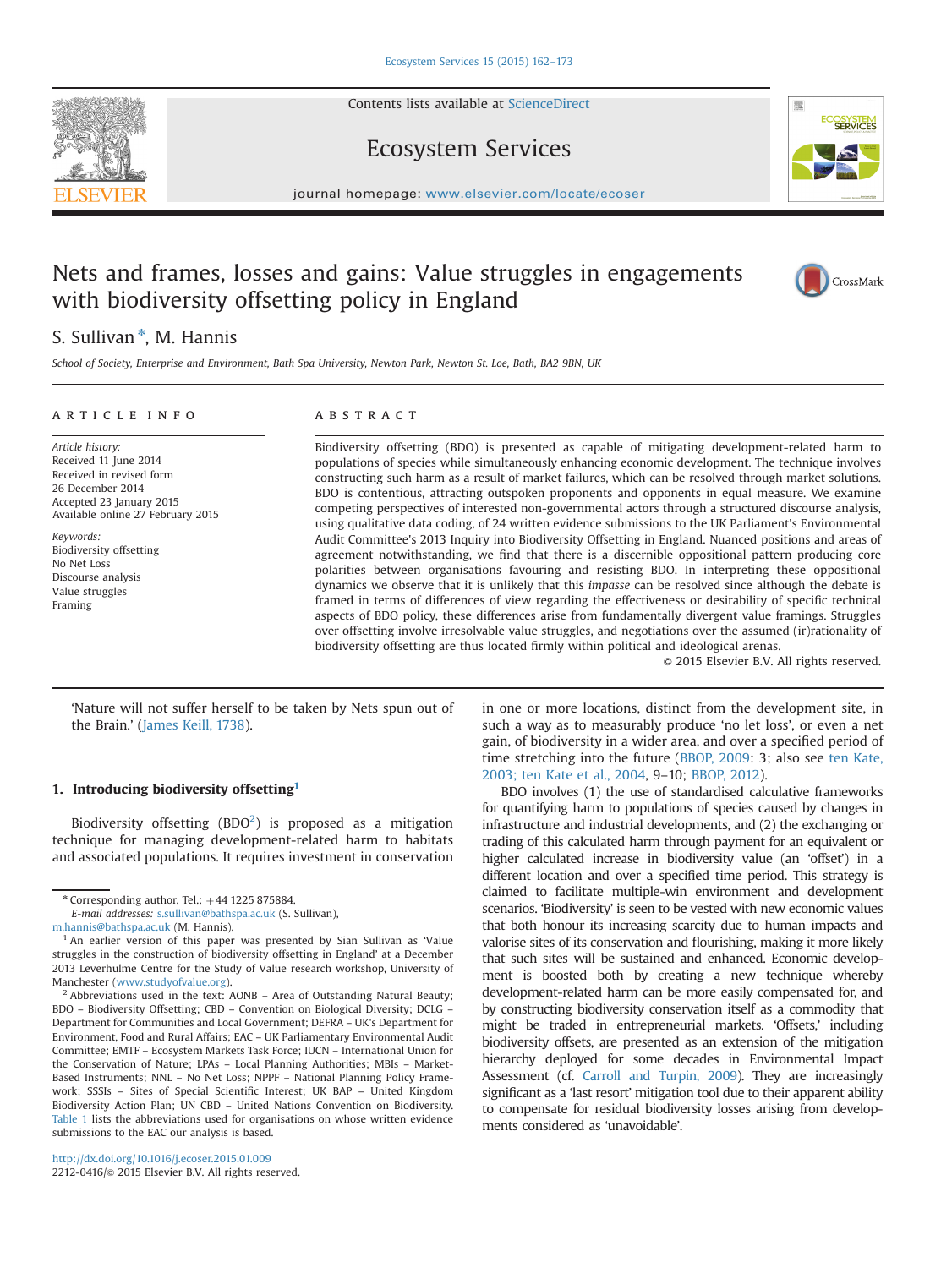International collaboration favouring BDO solutions to biodiversity loss has been fostered by the Business and Biodiversity Offsets Programme (BBOP) of the market-oriented Forest Trends group, a consortium of representatives from companies, financial institutions, governments and non-governmental organizations  $(NGOs)^3$  Under the directorship of lawyer and consultant Kerry ten Kate, BBOP has developed global principles and standards for biodiversity offsets, supported by an array of technical papers and guidelines. $4$  By calculating apparent commensurability and substitutability between units of species, sites and habitats under inalienable property designations, such technical guidelines create and support the possibility of trade in these units between locations chosen for 'unavoidable' harm due to development, and locations chosen for investment in conservation.

A growing number of states are drawing up national policies for the enabling and regulation of BDO, accompanied by nascent regional policy such as the European Union's No Net Loss initiative.<sup>5</sup> This combination of emergent national and regional policy frameworks with the participation, via BBOP, of multinational corporate and financial institutions in BDO guidelines and design, is placing BDO centre stage as a conservation technology with the potential to stimulate 'green growth' on a global scale.

#### 1.1. BDO policy in England

Together with the United States, Australia, South Africa and Germany, England is considered to be at the forefront of developing BDO as a market-based ecological compensation policy (cf. [Koh](#page-11-0) et al.,  $2014$ ).<sup>6</sup> In the UK, biodiversity offsetting has been unambiguously endorsed at Ministerial level:

Our economy cannot afford planning processes that deal with biodiversity expensively and inefficiently or block the housing and infrastructure our economy needs to grow. Our environment cannot afford the wrong type of development which eats away at nature. […] Fortunately, as the Ecosystems Market Task Force and Natural Capital Committee have set out, there is a way we can make our planning system even better for the environment and developers: biodiversity offsetting. (Ministerial Foreword, DEFRA Biodiversity Offsetting in England Green Paper, 2013)

Several key policy documents and reports paved the way for this 2013 DEFRA Green Paper. The 2010 Lawton Report Making Space for Nature suggested that BDO might become a source of new private sector funding for a much-needed consolidation and extension of currently under-funded conservation estate ([Lawton](#page-11-0) [et al., 2010](#page-11-0): 86). Building on these recommendations, DEFRA's 2011 Natural Environment White Paper affirmed (at para 2.40) that 'biodiversity offsetting should be pursued in line with guiding principles, based on those set out in Making Space for Nature', and signalled the government's intention to set up pilot schemes as a first step towards a national policy. The 2012 National Planning Policy Framework (NPPF), while acknowledging that compensation remained a last resort under the mitigation hierarchy, nonetheless included new wording giving a clear signal to local authority planners that offsite compensation could potentially be used to legitimise development whose biodiversity impacts would otherwise have rendered it impermissible:

if significant harm resulting from a development cannot be avoided (through locating on an alternative site with less harmful impacts), adequately mitigated, or, as a last resort, compensated for, then planning permission should be refused. [\(DCLG, 2012](#page-11-0) para. 118)

DEFRA duly set up pilot schemes, involving six local planning authorities and various private sector actors and running for two years from April 2012 to April 2014 [\(DEFRA, 2012a;](#page-11-0) for discussion see e.g. [Carver, in press\)](#page-11-0). At the time of writing the results are being assessed by a consultancy (Collingwood Environmental Planning), whose report will inform subsequent legislative moves towards a national policy. This policy is being developed alongside, and at times in tension with, a range of existing statutory guidelines, frameworks and policies for the multiscalar protection of species, habitats and landscapes. These include listings of scarce and protected species, from IUCN's Red Lists of Threatened Species<sup>7</sup> to Natural England's Biodiversity Action Plan<sup>8</sup> and its local counterparts; obligations to conserve and enhance the natural beauty of the landscape (as set out in s.85 of the Countryside and Rights of Way Act 2000, and assisted by the IUCN's inclusion of AONBs as Category V Protected Landscapes); the UK's Post-2010 Biodiversity Framework as required by the United Nations Convention on Biological Diversity; the business-led Ecosystem Markets Task Force (EMTF) [\(Duke et al., 2012\)](#page-11-0) report commissioned by government, which promotes BDO as a major economic opportunity; the Environmental Protection Act (EPA) 1990, which gives a legal definition of 'significant harm'<sup>9</sup>; and the 1992 European Commission Habitats Directive, $10$  which sets out requirements for provision of compensatory habitat.

#### 1.2. A potent moment

BDO in England is attracting outspoken proponents and opponents in equal measure, from a wide spectrum of interest groups. Several recent events illustrate the liveliness of the debate. Between September and November 2013 DEFRA held a public consultation on its proposed policy, structured around 38 specific questions relating to its BDO Green Paper ([DEFRA, 2013](#page-11-0)). Workshops were held in various locations as part of this consultation (we participated in one held in London on 27th October 2013), and on 22nd October the Royal Society hosted a policy discussion entitled 'Biodiversity Offsetting: can it work in England?' (which we also attended). Simultaneously, the UK Parliament's Environmental Audit Committee (EAC) conducted its own Inquiry into Biodiversity Offsetting in England, $11$  following extensive questioning of the Head of the UK's Natural Capital Committee, Prof. Dieter Helm, on BDO in the context of an earlier Inquiry into Wellbeing.<sup>12</sup> We contributed submissions to both the DEFRA and EAC consultations, as academics with a research interest in BDO.

Alongside these interventions, October 2013 also saw publication of a strongly worded statement asserting 'No to Biodiversity

<sup>3</sup> <http://bbop.forest-trends.org/>.

<sup>4</sup> For the full range of BBOP resources see: [http://bbop.forest-trends.org/pages/](http://bbop.forest-trends.org/pages/guidelines) [guidelines.](http://bbop.forest-trends.org/pages/guidelines)

<sup>5</sup> See [http://ec.europa.eu/environment/nature/biodiversity/nnl/index\\_en.htm.](http://ec.europa.eu/environment/nature/biodiversity/nnl/index_en.htm)

<sup>6</sup> See [https://www.gov.uk/biodiversity-offsetting.](https://www.gov.uk/biodiversity-offsetting) Biodiversity conservation policy in Scotland, Wales and Northern Ireland is handled by the devolved administrations. Voluntary biodiversity offsetting is also increasing internationally, particularly by extractive industries (see review by [Benabou, 2014\)](#page-10-0).

<sup>7</sup> <http://www.iucnredlist.org/>.

<sup>8</sup> [http://www.naturalengland.org.uk/ourwork/conservation/biodiversity/protec](http://www.naturalengland.org.uk/ourwork/conservation/biodiversity/protectandmanage/prioritylist.aspx) [tandmanage/prioritylist.aspx.](http://www.naturalengland.org.uk/ourwork/conservation/biodiversity/protectandmanage/prioritylist.aspx)

[http://www.legislation.gov.uk/ukpga/1990/43/contents.](http://www.legislation.gov.uk/ukpga/1990/43/contents)

<sup>10</sup> [http://eur-lex.europa.eu/LexUriServ/LexUriServ.do?uri](http://eur-lex.europa.eu/LexUriServ/LexUriServ.do?uri=CELEX:31992L0043:EN:HTML)=CELEX:31992L0043: [EN:HTML](http://eur-lex.europa.eu/LexUriServ/LexUriServ.do?uri=CELEX:31992L0043:EN:HTML).

<sup>&</sup>lt;sup>11</sup> See launch notice at [http://www.parliament.uk/business/committees/commit](http://www.parliament.uk/business/committees/committees-a-z/commons-select/environmental-audit-committee/news/biodiversity-offsetting-launch/) [tees-a-z/commons-select/environmental-audit-committee/news/biodiversity-off](http://www.parliament.uk/business/committees/committees-a-z/commons-select/environmental-audit-committee/news/biodiversity-offsetting-launch/) [setting-launch/.](http://www.parliament.uk/business/committees/committees-a-z/commons-select/environmental-audit-committee/news/biodiversity-offsetting-launch/)

<sup>12</sup> [http://www.parliament.uk/business/committees/committees-a-z/commons-se](http://www.parliament.uk/business/committees/committees-a-z/commons-select/environmental-audit-committee/inquiries/parliament-2010/well-being/) [lect/environmental-audit-committee/inquiries/parliament-2010/well-being/](http://www.parliament.uk/business/committees/committees-a-z/commons-select/environmental-audit-committee/inquiries/parliament-2010/well-being/).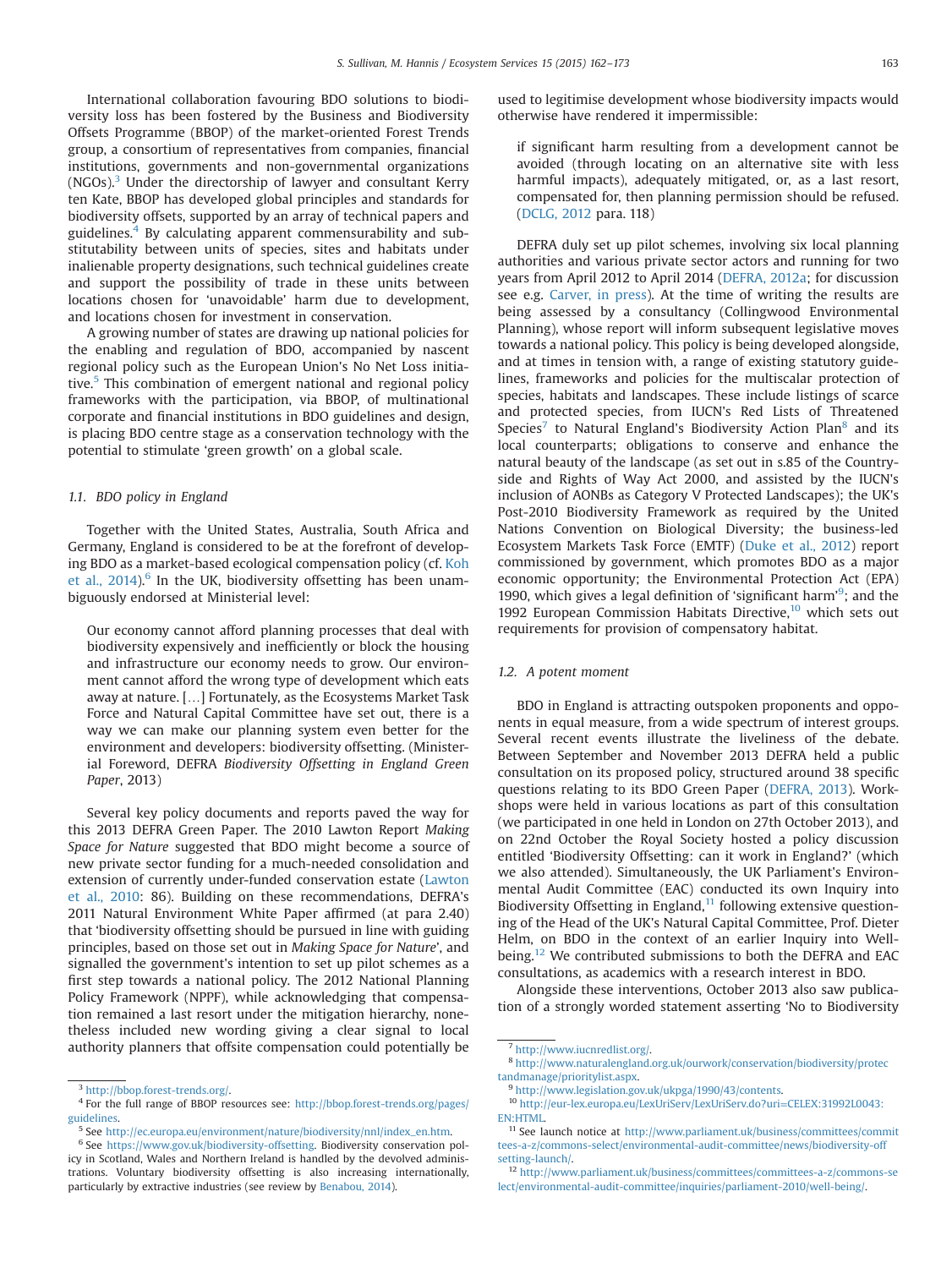Offsetting',<sup>13</sup> issued by a range of European social movements and grass-roots organisations. This followed a workshop in Brussels (in which we participated) on 'Ecosystems Offsetting and Trading', and argued that BDO is 'a false solution' to environmental damage, which will in reality weaken environmental protection and facilitate greater global degradation of ecosystems and communities that are already under threat. The debate continued into 2014 with the global conference 'To No Net Loss of Biodiversity and Beyond', organised in London by BBOP for BDO practitioners and policymakers, tickets for which sold out within two weeks.<sup>14</sup> This June event was accompanied by a counter-forum of academics and activists contesting the legitimacy of offsetting on both ecological and social grounds.<sup>15</sup> We both attended the latter event, and one of us (Sullivan) attended the No Net Loss conference.

This, then, is a potent moment in the emergence of formal BDO policy both internationally and in the UK. England is being watched closely by varied interest groups in Europe and beyond, due to its well-advanced formulation of BDO policy as well as DEFRA's development of a standardised BDO metric as a key, if controversial, calculative device (cf. [Callon and Muniesa, 2005\)](#page-11-0) on which BDO exchanges might be based ([DEFRA, 2012b;](#page-11-0) see discussion in [Hannis and Sullivan, 2012; Knights et al., 2013; Sullivan,](#page-11-0) [2013a](#page-11-0)).

Textual material in the public domain, in the form of responses to the public consultations detailed above, provides an important source of qualitative data that can be analysed systematically in order to identify key value statements and assumptions animating debate. 'Value statements' here refers to utterances expressing clear positive or negative attitudes towards elements of BDO proposals, and/or towards views and actions of other actors and organisations. In this paper we seek to identify the different and competing value frames (cf. [Lakoff, 2010](#page-11-0); [Sandbrook et al., 2011\)](#page-11-0) underlying the value statements mobilised by non-governmental actors engaging with BDO policy-making. We do this through a structured discourse analysis (cf. [Johnstone, 2008](#page-11-0)) of 24 written submissions to the EAC Inquiry.

We proceed by describing our methodological approach (Section 2), followed by a summary of the key discursive patterns identified for the texts thus analysed, focusing on apparent areas of agreement and disagreement in these texts [\(Section 3\)](#page-3-0). Our discussion notes the intractable nature of several clear polarities in the views expressed. We suggest that deliberative processes such as the EAC Inquiry and the DEFRA consultation into BDO, whilst promising in terms of enhancing debate, dialogue and deliberation in service to the emergence of new modes of environmental governance (cf. [Bäckstrand et al., 2010\)](#page-10-0), may also leave irresolvable impasses in their wake. Such antagonisms arise from divergent values and ontologies (cf. [Descola, 2013](#page-11-0); [Sullivan, 2013b](#page-11-0)): proposed by [Boltanksi and Thévenot \(2006\)](#page-10-0) as orders or economies of worth that give rise to incommensurable principles of collective agreement and create discord when one set of principles or 'rules of law' is insisted to be universal.<sup>16</sup> Divergent values, ontologies and orders of worth mean that 'difference makes a difference' (paraphrased from [Bateson, 1972,](#page-10-0) also [Chakrabarty, 2007:](#page-11-0) xii; [Kohn, 2013](#page-11-0)). This may be particularly so when recognition of divergences is precluded by the terms and frames within which deliberation is set [\(Martin et al., 2013](#page-11-0)), when people do not share the same principles that determine equivalence of worth ([Boltanksi and Thévenot, 2006:](#page-10-0) 33), and when technical proposals and procedures are incorrectly assumed to be devoid of normative principles ([Boltanksi and Thévenot, 2006](#page-10-0): 29). All of these are, of course, also associated with the vested economic interests of actors operating within an unequally accessed capitalist market economy. This means that BDO is also struggled over as a marketbased instrument with the potential to add economic value to owned land, to create new economic values of units of nature for those able to assert ownership over these units, and to speed up development decisions.

Thus, although a deliberative process such as the EAC Inquiry may focus on differences of view regarding the effectiveness or desirability of specific proposed policies and techniques, polarities also arise from, and reveal, underlying ideological differences in the value frames or orders of worth held by participants in the debate (cf. [Lakoff, 2010\)](#page-11-0).<sup>17</sup> Following [de Angelis \(2007\)](#page-11-0), then, we suggest that struggles over BDO can be seen, at least in part, as irresolvable value struggles, arising from value incommensurabilities (cf. O'[Neill, 2003\)](#page-11-0) associated with different views of what behaviours constitute desirable human relationships with nonhuman nature and, in particular, over whether or not it is sensible to assume that conservation outcomes will arise from entraining nonhuman nature even more systemically with the 'law of value' of capital [\(de Angelis, 2007; Büscher et al., 2012\)](#page-10-0). These views are in turn underscored by different normative conceptions of rationality, as well as by contested ontological assumptions regarding the nature of nature, and thus the nature of best practice for nature conservation.

# 2. Material and methods

Our focus is a qualitative textual and discourse analysis of 24 publicly available<sup>18</sup> written submissions to the UK Parliament Environmental Audit Committee's 2013 Inquiry into Biodiversity Offsetting in England. The Inquiry was launched on 1st October 2013, and open for submissions until 15th October, overlapping with DEFRA's Green Paper consultation discussed above. Many submissions are clearly influenced by the content of this latter parallel consultation (for example, the Country Land and Business Association uses the exact DEFRA consultation questions to structure their written evidence), but EAC respondents were not required to address their submissions directly to the Green Paper proposals.

The EAC submissions provide a self-selected sample of nongovernmental interests and concerns relating to BDO policy. They range from responses that strenuously oppose BDO to those celebrating it, and as such it is likely that the transcripts are indicative of the spectrum of views present amongst organisations and actors in England with interests in this policy. The type of organisation (NGO, union, commercial company, etc.) and stated focus of its work (conservation, trade, commercial development,

<sup>13</sup> <http://no-biodiversity-offsets.makenoise.org/>.

<sup>14</sup> [http://bbop.forest-trends.org/events/no-net-loss/.](http://bbop.forest-trends.org/events/no-net-loss/)

<sup>15</sup> [http://naturenotforsale.org/.](http://naturenotforsale.org/)

<sup>&</sup>lt;sup>16</sup> [Boltanksi and Thévenot, 2006](#page-10-0) propose a series of orders of worth via which people tend to justify their positions and logics in varied situations, whilst [Latour](#page-11-0) [\(2013\)](#page-11-0) proposes a detailed consideration of the different rules of verification deployed and justifying different 'modes of existence' in modern institutional domains. Both are reminiscent of the concept of 'regimes of truth' asserted by [Foucault, 1991\[1975\]](#page-11-0) as the self-reinforcing assemblage of knowledges, techniques and discourses that are inseparable from practices of power as these arise in modern institutions. There are traces of all these approaches in our analysis of the justificatory rhetorics and logics infusing what we are describing as the 'value statements' identified in our analysis. A systematic reanalysis deploying the categories proposed by the above authors could be a fruitful avenue for further research, but is beyond the scope of the present paper.

 $17$  Also see [Read and Scott Cato \(2014\)](#page-11-0), who in a recently published paper arrive at a similar conclusion for debates regarding the construction of nature as 'natural capital'.

<sup>&</sup>lt;sup>18</sup> At [http://www.publications.parliament.uk/pa/cm201314/cmselect/cmenvaud/](http://www.publications.parliament.uk/pa/cm201314/cmselect/cmenvaud/750/75012.htm) [750/75012.htm.](http://www.publications.parliament.uk/pa/cm201314/cmselect/cmenvaud/750/75012.htm) We have excluded our own submission to the EAC from this analysis. It is available for viewing here: [http://data.parliament.uk/writtenevi](http://data.parliament.uk/writtenevidence/WrittenEvidence.svc/EvidencePdf/2911) [dence/WrittenEvidence.svc/EvidencePdf/2911.](http://data.parliament.uk/writtenevidence/WrittenEvidence.svc/EvidencePdf/2911)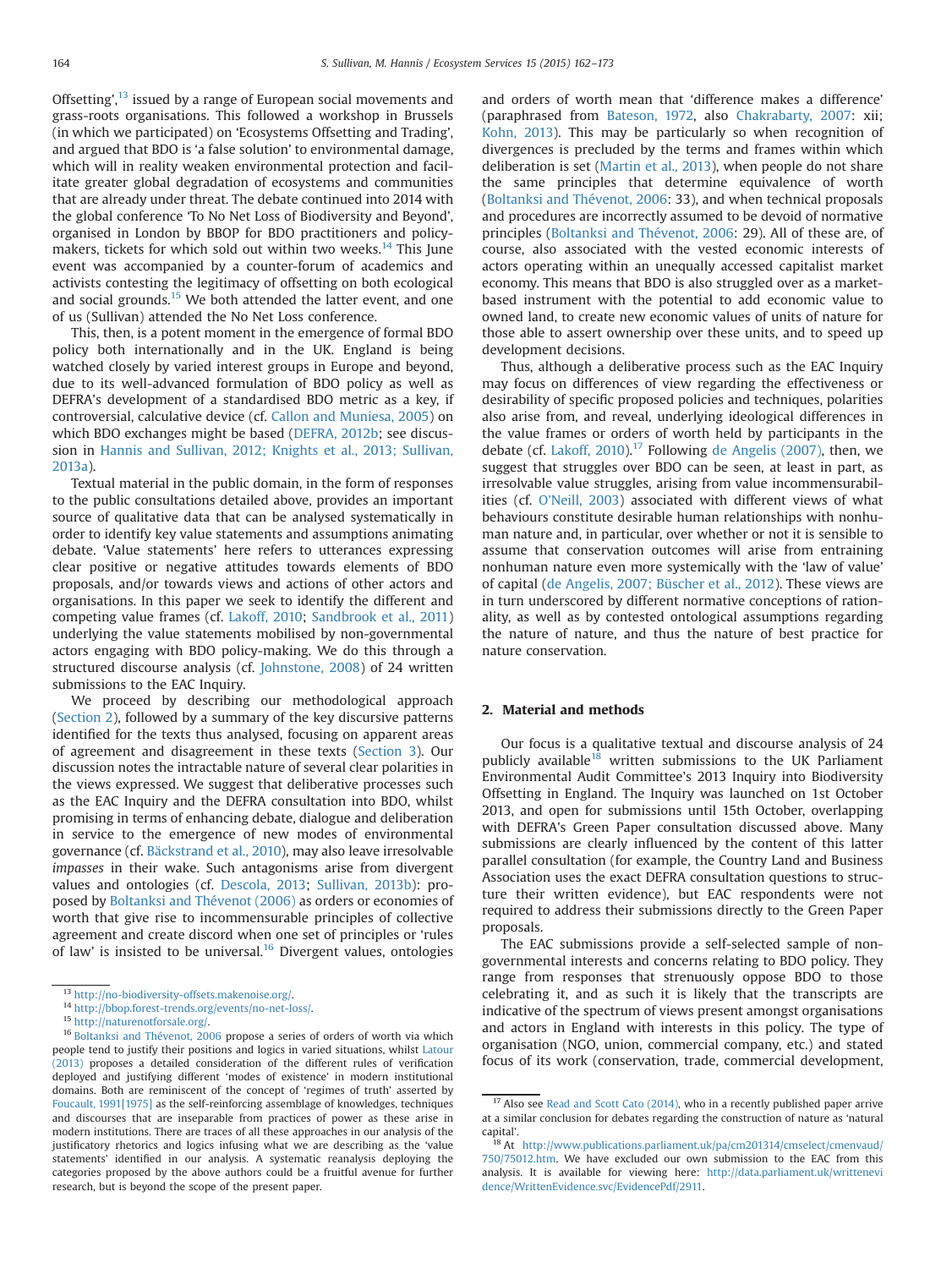#### <span id="page-3-0"></span>Table 1

Written evidence submissions to the UK Parliament's Environmental Audit Committee Inquiry, October 2013, by descriptor for organisation.

| Description of organisation              | Name of organisation                                 | <b>Abbreviated</b><br>name | <b>Number of excerpts</b><br>coded | Length<br>(characters) |
|------------------------------------------|------------------------------------------------------|----------------------------|------------------------------------|------------------------|
| Developer/commercial company             | Lafarge Tarmac                                       | LT                         | 23                                 | 7111                   |
| Trade associations/alliances/unions      | Aldersgate Group                                     | AGr                        | 22                                 | 6905                   |
|                                          | Country Land and Business Association                | <b>CLBA</b>                | 45                                 | 31.908                 |
|                                          | Home Builders Federation                             | <b>HBA</b>                 | 17                                 | 7546                   |
|                                          | Mineral Products Association                         | <b>MPA</b>                 | 25                                 | 17.316                 |
|                                          | National Farmers Union                               | <b>NFU</b>                 | 22                                 | 15,762                 |
|                                          | <b>RenewableUK</b>                                   | <b>RUK</b>                 | 17                                 | 10.735                 |
| Conservation/environmental charities and | The Amphibian and Reptile Conservation Trust         | <b>ARCT</b>                | 56                                 | 29,006                 |
| volunteer groups                         | Bexley Natural Environment Forum                     | <b>BNEF</b>                | 42                                 | 22,011                 |
|                                          | <b>Buglife</b>                                       | BL.                        | 38                                 | 9416                   |
|                                          | <b>Field Studies Council</b>                         | <b>FSC</b>                 | 11                                 | 9491                   |
|                                          | National Trust                                       | <b>NT</b>                  | 47                                 | 17.923                 |
|                                          | Royal Society for the Protection of Birds            | <b>RSPB</b>                | 76                                 | 38.373                 |
|                                          | The Wildlife Trusts                                  | <b>TWT</b>                 | 81                                 | 39,985                 |
|                                          | <b>Woodland Trust</b>                                | <b>WT</b>                  | 21                                 | 9644                   |
|                                          | Yorkshire and Humber Ecological Data Trust           | YHEDT                      | 8                                  | 15.480                 |
| Independent government organisation      | North Wessex Downs Area of Outstanding Natural       | <b>NWDA</b>                | 26                                 | 11,732                 |
|                                          | Beauty Partnership                                   |                            |                                    |                        |
| <b>Environmental advocacy NGO</b>        | Friends of the Earth                                 | FoE                        | 86                                 | 36.107                 |
| <b>Professional bodies</b>               | Chartered Institute of Water and Environmental       | <b>CIWEM</b>               | 12                                 | 5698                   |
|                                          | Management                                           |                            |                                    |                        |
|                                          | Institute of Environmental Management and Assessment | <b>IEMA</b>                | 37                                 | 15,558                 |
| <b>Private sector offsets Broker</b>     | The Environment Bank                                 | EB                         | 75                                 | 23.007                 |
| <b>Think tank</b>                        | Policy Exchange                                      | PE.                        | 26                                 | 13,941                 |
| <b>Government research council</b>       | Natural Environment Research Council                 | <b>NERC</b>                | 7                                  | 4350                   |
| Independent academic                     | Prof. Colin T. Reid                                  | <b>CR</b>                  | 3                                  | 4229                   |
|                                          | Mike Hannis and Sian Sullivan                        | Not included in analysis   |                                    |                        |

etc.) was used as an initial descriptor to categorise the transcripts (see Table 1), based on self-descriptions in the Inquiry transcripts combined with review of organisation websites. This is simply to show the range and number of organisations and individuals that submitted transcripts, without making any prior judgements as to the type or homogeneity (or otherwise) of views regarding BDO held by organisations listed under the same descriptor. Our intention is for these views to emerge from the analysis of the transcripts (see Sections 3.1–3.3), such that our reflections and interpretations are led by the data rather than overly prescribed in advance. The EAC have published their own summary of the written evidence submissions.<sup>19</sup>

We deployed the online software coding programme [Dedoose](#page-11-0) [\(2013\)](#page-11-0) to offer a structured analysis of these qualitative data through uploading the written evidence texts as transcripts and subjecting them to a systematic comparative coding process carried out by one of us (Sullivan). As with other qualitative data analysis software such as NVIVO or MAXQDA, the coding of transcript excerpts through Dedoose encourages very close reading and categorisation of texts, whilst permitting comparative analysis and the assessment of patterns through the software's options for exporting coded excerpts, creating charts and other data summaries. Codes were applied primarily to excerpts that asserted positive or negative opinions or 'value statements' regarding aspects of BDO. A total of 823 excerpts were thus created and coded. For the first part of our analysis [\(Section 3.2\)](#page-5-0) we focus on 34 codes that were linked to excerpts from at least five transcripts. These then illustrate areas of agreement between the transcripts $20$  and thus highlight overlaps and patterns in the

dataset. In [Section 3.3](#page-9-0) we identify a range of polarised views that were clearly presented in the transcripts, as illustrated by specific statements that demonstrate the oppositional dynamics also present in the dataset. Coded excerpts referred to below are identified using the name (or abbreviated name, see Table 1) of the organisation to which the transcript is attributed, combined with the excerpt number generated by Dedoose (e.g. FoE [i.e. Friends of the Earth] #5).

Although requiring reader selectivity and interpretation at every step of the coding process, an advantage of submitting texts to such structured and systematic reading is that this permits a relatively distanced assessment of key patterns and discursive structuring, as indicated by the numerical prevalence of codes used to describe views stated by the authors of the texts (cf. [Svarstad et al., 2008\)](#page-11-0). Coded transcripts are available for viewing by request to the authors. Our analysis is also informed by observant participation in relevant meetings and events, as detailed above.

# 3. Results

As can be seen from Table 1, the largest group of organisations to submit written evidence were 'conservation charities', i.e. nongovernmental and non-profit organisations whose stated aim is some specified aspect of 'nature conservation' and/or environmental education, although their ways of working towards this, including their embrace or otherwise of MBIs, may be divergent. Only one commercial company submitted evidence (the building materials and construction company Lafarge Tarmac), although the views of commercial developers and other landowners are also represented by a cluster of trade, industry and landowners associations. The professional bodies CIWEM and IEMA and the private sector offsets broker The Environment Bank all have professional and business interest in BDO. NERC and environmental law professor Colin Reid can be considered to represent views

<sup>19</sup> Available at [http://data.parliament.uk/writtenevidence/WrittenEvidence.svc/](http://data.parliament.uk/writtenevidence/WrittenEvidence.svc/EvidencePdf/2911) [EvidencePdf/2911](http://data.parliament.uk/writtenevidence/WrittenEvidence.svc/EvidencePdf/2911) On the basis of the EAC's post-Inquiry recommendations, the government withdrew a prior proposal to draw up a national policy prior to the completion of the pilot study.

 $\hat{P}$  Note that by 'areas of agreement' we are referring to overlapping views in the transcripts, some of which may be in disagreement with proposed BDO policy, rather than areas of agreement with BDO policy.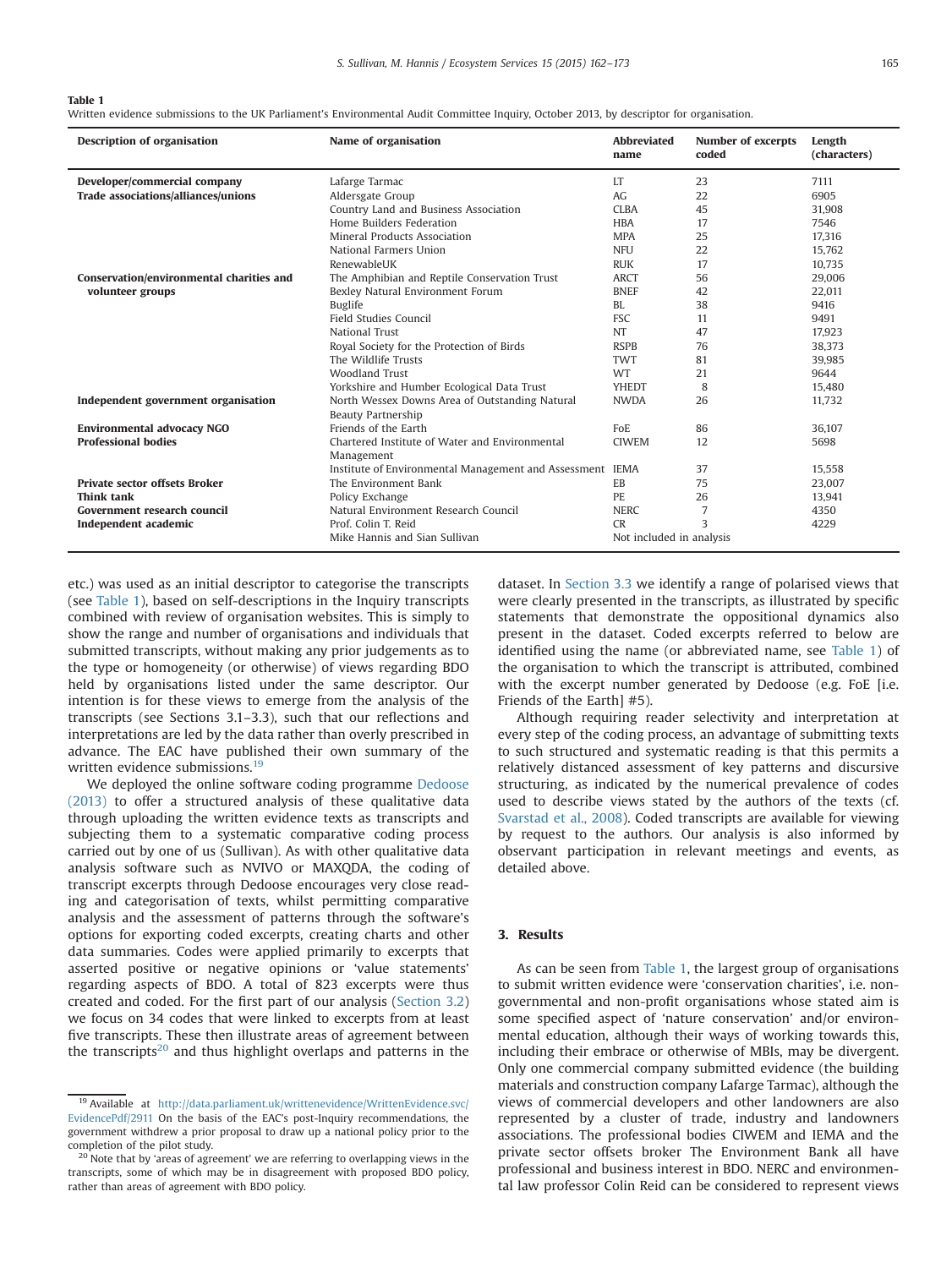#### <span id="page-4-0"></span>Table 2

Positive views and key expressions of concern regarding BDO.

| Code and number of associated organisations ( $\geq$ 5)                                                                                                            | Linked organisations $(n=24)^{a}$ . Please refer to Table 1<br>for transcript descriptor |
|--------------------------------------------------------------------------------------------------------------------------------------------------------------------|------------------------------------------------------------------------------------------|
| <b>Positive views of BDO:</b>                                                                                                                                      |                                                                                          |
| Could have a part to play in biodiversity conservation, if well-designed and regulated (12)                                                                        | AG; CLBA; BNEF; NT; RSBP; TWT; WT; NWDA; CIWEM;<br>IEMA; PE; NERC                        |
| Will contribute win-win outcomes, i.e. improving triple bottom-line of value for nature, saving money for<br>business and increasing speed in planning process (6) | AG; HBF; NT; RSPB; PE; EB                                                                |
| Clarifies imperative to assess and quantify development impacts (5)                                                                                                | ARCT: NT: RSPB: IEMA: PE                                                                 |
| <b>Concerns regarding BDO:</b>                                                                                                                                     |                                                                                          |
| BDO will cause biodiversity loss through losses in situ that may never be retrieved (9)                                                                            | BL; BNEF; NT; NWDA; RSPB; WT; FoE; CIWEM; IEMA                                           |
| Local wildlife sites will not be properly valued due to pressure for development (9)                                                                               | CLBA; ARCT; BNEF; FSC; NT; NWDA; RSPB; FoE; IEMA                                         |
| Loss of local value (place) will occur through shifting nature to different places (8)                                                                             | ARCT; BNEF; FSC; NT; NWDA; FoE; CIWEM; IEMA;                                             |
| Will generate reduced access to nature / green spaces by local communities $(8)$                                                                                   | CLBA; ARCT; BNEF; FSC; NT; NWDA; RSPB; FoE;                                              |
| Will increase separations between nature and people and reduce well-being, particularly in urban areas (8)                                                         | BNEF; FSC; NT; NWDA; RSPB; WT; FoE; CIWEM                                                |
| Biodiversity gain will not be delivered (6)                                                                                                                        | ARCT; BNEF; NT; NWDA; FoE; CIWEM                                                         |
| Incomparability between harm and offset sites will cause additional biodiversity decline due to<br>development (5)                                                 | ARCT; BL; NWDA; TWT; NT                                                                  |
| Will cause tradeable destruction of habitat (5)                                                                                                                    | ARCT; BNEF; NWDA; FoE; CIWEM                                                             |
| Habitats difficult to restore = uncertainty $(5)$                                                                                                                  | RSPB; NWDA; TWT; FoE; CIWEM                                                              |
|                                                                                                                                                                    |                                                                                          |

<sup>a</sup> For ease of reference these are listed in the order they appear in [Table 1.](#page-3-0)

#### Table 3

Expressions of concern regarding the current planning system in England.

| Code and number of associated organisations ( $\geq 5$ )                                                                    | Linked organisations ( $n=24$ ). Please refer to Table 1 for transcript<br>descriptor |
|-----------------------------------------------------------------------------------------------------------------------------|---------------------------------------------------------------------------------------|
| Lack of capacity, data and expertise in LPAs (8)                                                                            | HBF; MPA; ARCT; BNEF; FSC; NWDA; IEMA; PE                                             |
| Planning system is not working for nature conservation (7)                                                                  | MPA: BNEF: NWDA: TWT: IEMA: EB: PE                                                    |
| Lack of monitoring of existing mitigation and compensation measures (7)                                                     | MPA; ARCT; BNEF; NWDA; FoE; IEMA; PE                                                  |
| Few ecologists in planning system=deficit of skills for assessment and verification (7) CLBA; MPA; BNEF; FSC; RSPB; TWT; PE |                                                                                       |
| Case for change to existing system is clear and evidenced (6)                                                               | CLBA; TWT; FoE; IEMA; EB; PE                                                          |
| The planning process has a significant role to play in mitigating harm to biodiversity (6) AG; CLBA; HBF; ARCT; NWDA; IEMA  |                                                                                       |
| Planning system needs to be more robust (6)                                                                                 | HBF: ARCT: BNEF: NWDA: IEMA                                                           |
| When mitigation or compensation is currently requested it is rarely delivered<br>effectively (5)                            | MPA: RSPB: FoE: IEMA: EB                                                              |
| Slow pace of processing planning applications (5)                                                                           | CLBA: HBF: MPA: RSPB: EB                                                              |
| Lack of enforcement (5)                                                                                                     | MPA: ARCT: NWDA: IEMA: PE                                                             |

that are relatively independent of direct participation in any emergent BDO markets.

#### 3.1. Key areas of agreement

Thirty-four codes were each linked to five or more EAC submissions, and we use these to illustrate areas of agreement in views expressed in the transcripts. Table 2 lists key codes for both positive views and expressions of concern regarding BDO. Expressions of concern outnumber positive views of BDO, although a large number of submissions express a view that BDO could have a part to play in biodiversity conservation in England. A range of organisations state that BDO could engender triple-win outcomes through benefitting biodiversity, economic efficiency and streamlining land-use planning. Thus for the private sector offsets brokerage firm the Environment Bank Ltd., BDO will serve the 'triple bottom line'<sup>21</sup> interests of people, planet and profit (framed alternatively in economic language as human, natural and financial 'capital'), by delivering an 'improved planning system, improved biodiversity conservation, [and] avoiding additional costs' to developers (EB #13,39: also HBF #9). Concerns regarding BDO are strongly associated with organisations specifically focussed on conservation and environmental management. They emphasise possible losses of biodiversity that may arise through BDO, the devaluing of local community relationships with local natures that may occur due to 'moving nature elsewhere', the possibility for creating a mechanism for the 'tradeable destruction of nature', and concerns regarding inherent uncertainties associated with restoring and (re)creating habitats. None of the private sector development organisations and associations in the dataset are linked with these latter codes.

Notwithstanding these different expressions of the positive and possibly problematic aspects of proposed BDO policy, observations that the current planning system needs to be improved were shared across the spectrum of respondents. As Table 3 indicates, these concerns coalesce around observations of the current lack of ecological, monitoring and enforcement capacity in LPAs, whilst affirming the significant role that the planning system has to play in the mitigation of harms to biodiversity.

Areas of agreement are also noticeable with regard to proposed 'ground-rules' for designing and applying a BDO policy, should the government move in this direction (see [Table 4\)](#page-5-0). Forceful assertions were made in most submissions that the mitigation hierarchy should be adhered to with BDOs only being approved as a very last resort. Many transcripts also emphasise the need for strong regulation, centralised and standardised processes of registration and

<sup>21</sup> As proposed in 1994 by John Elkington, founder of the consultancy Sustain-Ability [http://www.sustainability.com/history.](http://www.sustainability.com/history)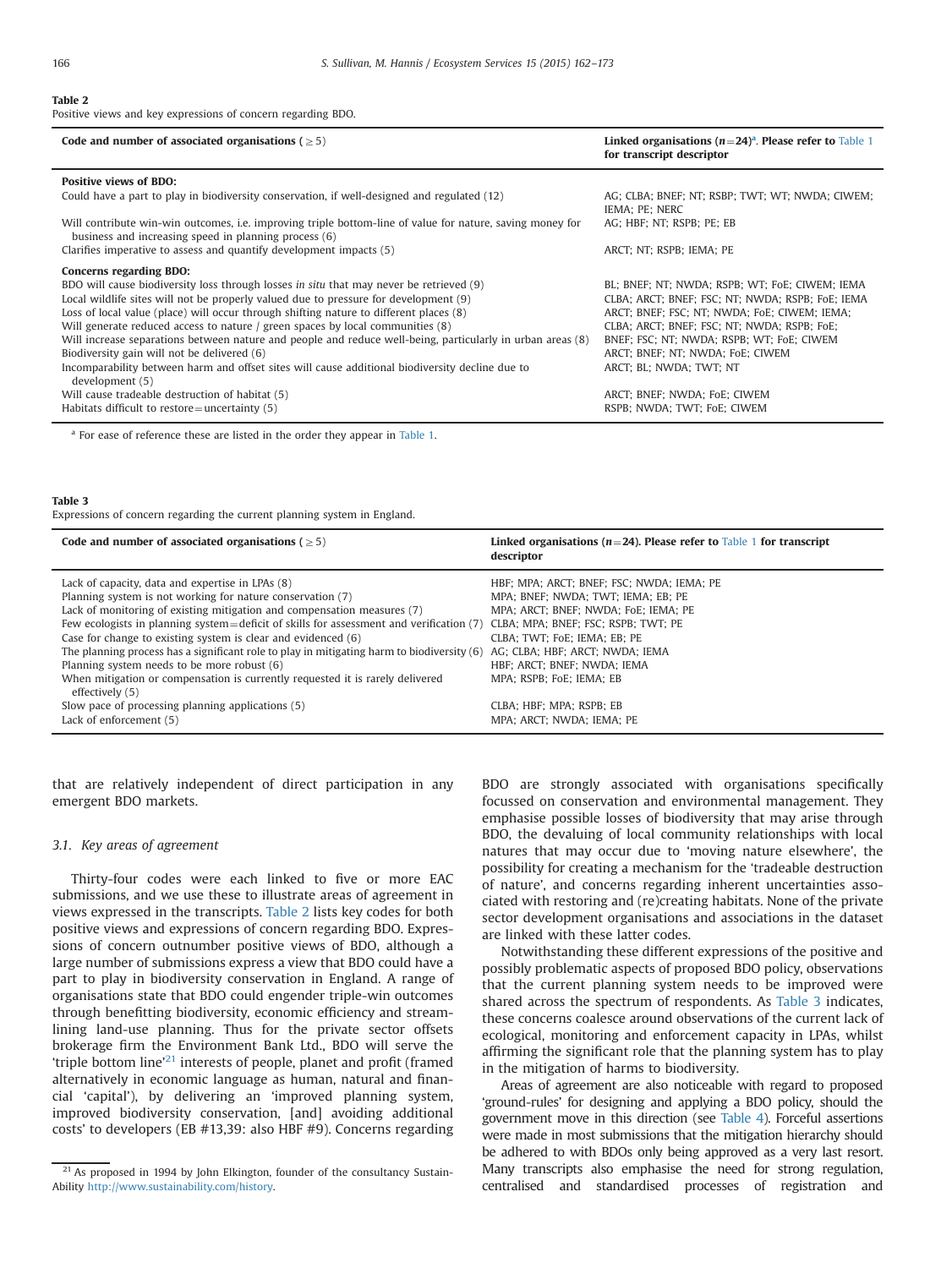#### <span id="page-5-0"></span>Table 4

BDO policy design 'ground-rules'.

| Code and number of associated organisations ( $\geq 5$ )                                                                                                                                                                                                                                   | Linked organisations ( $n=24$ ). Please refer to Table 1 for<br>transcript descriptor      |  |
|--------------------------------------------------------------------------------------------------------------------------------------------------------------------------------------------------------------------------------------------------------------------------------------------|--------------------------------------------------------------------------------------------|--|
| <b>Ecological aspects:</b>                                                                                                                                                                                                                                                                 |                                                                                            |  |
| Ecological network/green infrastructure connectivity and consolidation should be maximised<br>strategically (10)                                                                                                                                                                           | AG; CLBA; BL; BNEF; NWDA; RSPB; TWT; YHEDT; IEMA; PE                                       |  |
| BDO must be designed to deliver net gains/additionality for wildlife/biodiversity (6)                                                                                                                                                                                                      | AG; MPA; NT; RSPB; TWT; IEMA                                                               |  |
| Ecological baselines at sites need to be established as soon as possible for monitoring purposes (6)<br>Offset habitat must be distance-near (6)                                                                                                                                           | RSPB; TWT; WT<br>CLBA; BL; NWDA; TWT; WT; CR                                               |  |
| Mature irreplaceable habitats, sites of national importance and SSSIs should not be replaced with low NT; RSPB; TWT; WT; CIWEM<br>quality 'simplified' habitat (5)                                                                                                                         |                                                                                            |  |
| Offset location should be plan-led, i.e. based on appropriate spatial plans (5)                                                                                                                                                                                                            | MPA; NWDA; TWT; IEMA                                                                       |  |
| Socio-ecological aspects:                                                                                                                                                                                                                                                                  |                                                                                            |  |
| Local interactions between people and wildlife need to be sustained, e.g. through distance-near<br>offsets $(6)$                                                                                                                                                                           | FSC; NWDA; TWT; WT; CIWEM; CR                                                              |  |
| Lost access to wildlife by local communities must also be compensated for (5)                                                                                                                                                                                                              | NT; NWDA; TWT; CIWEM; CR                                                                   |  |
| <b>Institutional structures:</b>                                                                                                                                                                                                                                                           |                                                                                            |  |
| LPAs need to be supported by government, particularly in ecological and enforcement capacities (10) HBF; MPA; BNEF; FSC; NWDA; RSPB; TWT; WT; YHEDT; PE<br>Outcomes need to be independently monitored, mapped and assessed for duration of the offset<br>agreement/over the long-term (9) | AG; ARCT; BNEF; NWDA; RSPB; WT; YHEDT; IEMA; PE                                            |  |
| Government must produce clear guidelines and standards on how to adhere to every stage of the<br>mitigation hierarchy (8)                                                                                                                                                                  | HBF; MPA; FSC; NWDA; RSPB; TWT; IEMA; PE;                                                  |  |
| There needs to be a formal, independent accreditation system/regulator for offset providers, i.e. a<br>central registration database to prevent double-selling (7)                                                                                                                         | AG; BNEF; NT; NWDA; RSPB; WT; PE                                                           |  |
| Needs to be controlled by a strict national regulatory framework (7)                                                                                                                                                                                                                       | AG; CLBA; HBA; MPA; NT; RSPB; WT                                                           |  |
| Offset accreditation should be supported by a rigorous, independent biodiversity/ecological evidence FSC; NWDA; RSPB; TWT; WT; YHEDT; IEMA<br>database based on nationally agreed standards (6)                                                                                            |                                                                                            |  |
| Legal and financial framework needs to be rigorous, transparent and consistent (6)                                                                                                                                                                                                         | AG; HBF; MPA; NT; RSPB; TWT;                                                               |  |
| A transparent, robust approach is need to ensure net gain/additionality (6)                                                                                                                                                                                                                | AG; CBLA; BNEF; NWDA; IEMA; PE;                                                            |  |
| Regular, standardised monitoring reports for offsets should provide evidence for review by LPAs (5)                                                                                                                                                                                        | AG; BNEF; NWDA; RSPB; TWT                                                                  |  |
| Policy design:                                                                                                                                                                                                                                                                             |                                                                                            |  |
| The mitigation hierarchy must be followed and adhered to (17)                                                                                                                                                                                                                              | AG; CLBA; HBF; RUK; ARCT; BL; BNEF; NT; NWDA; RSPB; TWT;<br>WT; CIWEM; IEMA; EB; PE; NERC; |  |
| Must always be a last resort, i.e. only for unavoidable projects with residual loss elements - must not BL; BNEF; NT; NWDA; RSPB; TWT; WT; CIWEM; IEMA; NERC<br>prejudice decision-making (10)                                                                                             |                                                                                            |  |
| Compensation must be sufficiently long lasting (i.e. on ecological time-frames) – 'in perpetuity' should ARCT; NWDA; RSPB; TWT; WT; CIWEM; CR<br>be an $\dim(9)$                                                                                                                           |                                                                                            |  |
| Adequate long-term funding for offset sites and restoration needs to be assured (6)                                                                                                                                                                                                        | MPA; ARCT; NT; RSPB; TWT; CIWEM                                                            |  |
| Funding should meet full-cost recovery needs of offset providers at outset of development (5)                                                                                                                                                                                              | MPA; NFU; ARCT; NT; TWT                                                                    |  |
| General                                                                                                                                                                                                                                                                                    |                                                                                            |  |
| BDO must not become a green-card or short-cut for development (6)                                                                                                                                                                                                                          | BL; NT; NWDA; RSPB; WT; CIWEM                                                              |  |

#### Table 5

Key concerns regarding the proposed DEFRA metric for calculating harm and offset values.

| Code and number of associated organisations ( $\geq 5$ )                     | Linked organisations ( $n=24$ ). Please refer to Table 1 for transcript descriptor |
|------------------------------------------------------------------------------|------------------------------------------------------------------------------------|
| Cannot reflect complexity of nature/biodiversity/species (10)                | ARCT; BL; BNEF; NT; NWDA; RSPB; TWT; FoE; IEMA; NERC                               |
| No means of valuing social, cultural and historic values in the metric $(6)$ | FSC; NWDA; WT; FoE; CR; NERC                                                       |

accreditation, and rigorous monitoring and review of granted offsets. Mirroring the observations in [Table 3](#page-4-0) above, a recurrent theme was that this need should be met by LPA expertise and activity, and that despite austerity measures LPAs need to be strengthened and better resourced by government so as to deliver the ecological and enforcement capacity required for permitting and monitoring offsets such that they properly satisfy conservation requirements.

DEFRA's proposed metric, as the key technical and metrological device for calculating harms and constructing equivalence with offsets, elicits concerns regarding potential losses that may arise due to its perceived shortcomings. These are expressed primarily by conservation and environmental organisations, and can be distilled into the two points noted in Table 5.

Having identified some broad areas of agreement shared between different submissions, we move now to highlight polarities in the dataset, which we argue are illustrative of intractable

value struggles regarding appropriate ways to frame and address contemporary harms to biodiversity.

# 3.2. Polarities and value frames

Notwithstanding the broad areas of agreement noted in [Section 3.1,](#page-4-0) strong polarities and oppositional dynamics are also noticeable in the submissions. We identify nine of these below, using key excerpts from the Inquiry transcripts to illustrate underlying oppositional value frames, which we draw out by presenting these oppositions in the form of polar either/or statements.

# (1) Market-based valuation is

- (i) essential for
- or (ii) anathema to, biodiversity conservation.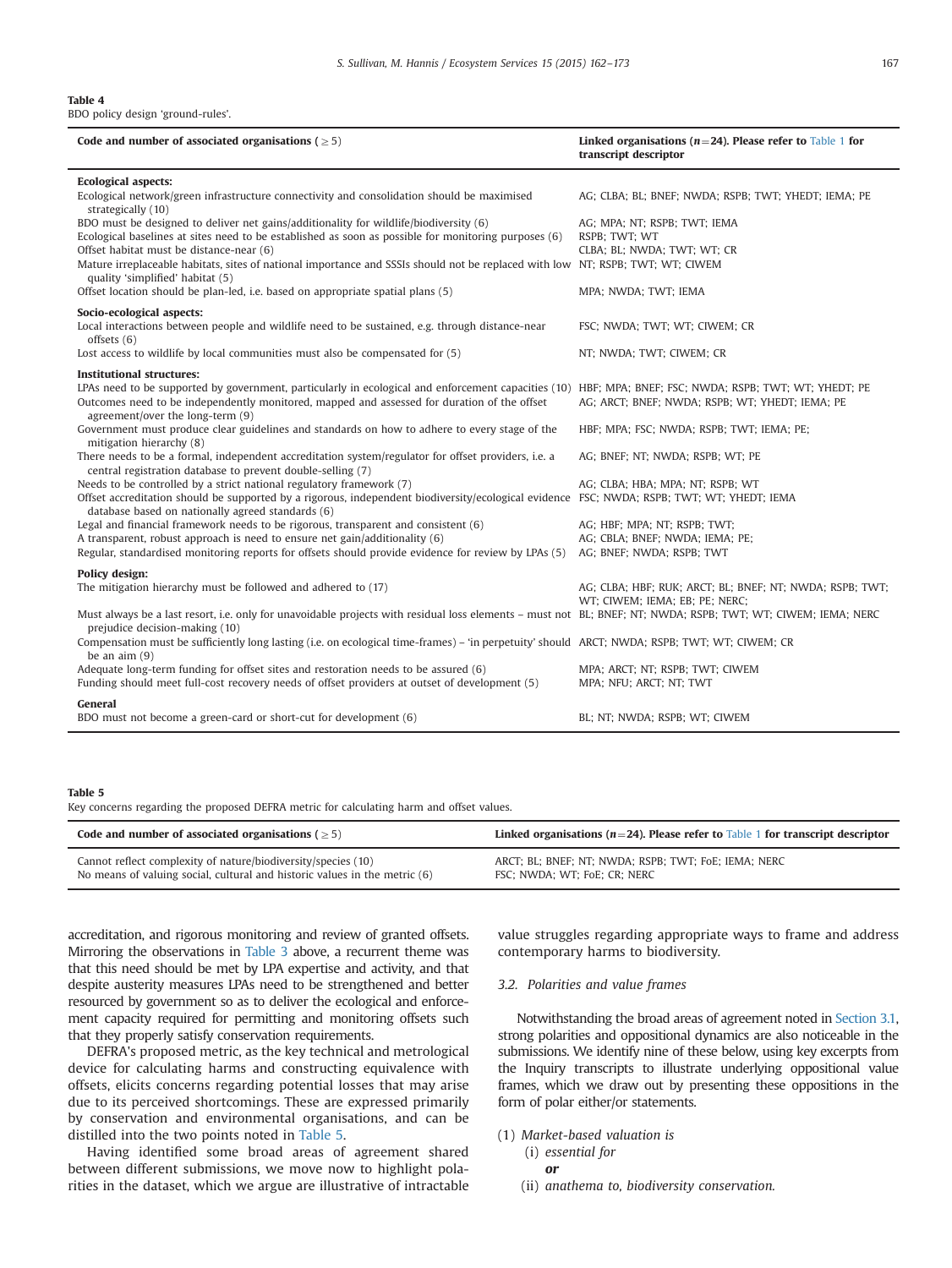A large number of submissions (11) make explicit reference to BDO as a market-based instrument (MBI), but normative views regarding whether this would be desirable pull in very different directions. The CLBA (#7) 'see offsetting as being primarily a commercial matter with the landowner deciding that he wishes to dedicate his land for conservation purposes so long as the price is right'. Thus, as 'a market based approach to addressing biodiversity loss' it 'should better value biodiversity loss', so as to pay providers more than simply 'income foregone' (NFU #10), i.e. offset providers should profit financially from their participation in the market (ARCT #47). The Home Builders Federation (#12) celebrates technical support for the emergence of market liquidity in BDO offset products, while the Mineral Products Association (#23) asserts that offset providers will require sufficient demand from developers in order to make their participation as an offset-supplier in this new market an attractive business proposition.

For others, these same aspects of BDO trigger concern over coupling 'biodiversity enhancement' (MPA #10) with market demand. Approaching biodiversity conservation by creating a market in conservation units that can be traded for profit is seen as an irrational response to current limitations of the planning system (FoE #29-35). Those concerned that it is precisely this way of conceiving and attributing value that has resulted in biodiversity decline, argue that this strategy will simply add new layers in the 'race to the cheapest' through which nature is currently devalued. Thus the National Trust (#40,45) is concerned that BDO will 'draw in new commercial players, who lack the expertise or long-term commitment, but will offer cheap solutions to developers', and that it will be important that 'it is not necessarily the cheapest option that is pursued, but the most appropriate offset for the environment and people'. The BNEF (#29) state that BDO is 'creating a financial "pull" for destroying sites as well as a "push" from development proposals', and the Amphibian and Reptile Trust (#27) are concerned that '[m]anaging "supply and demand" against both uncertainties of development and of being able to match an ecological need in the right area could start driving perverse incentives', including 'loss of characteristic species/habitats to be replaced by more easily created habitat types' (also ARCT #33; NWDA#6; TWT #52).

- (2) The DEFRA metric will
	- (i) rationalise, simplify and improve assessments of relationships between development and conservation or
	- (ii) cause further biodiversity decline through exacerbating relational distance between humans and nature, facilitating the further commodification of nature, and over-simplifying ecological complexity.

The metric tends to be valorised by developers and landowners on the grounds that its application will simplify existing planning processes (e.g. AG #11; CBLA #12; HBF #13), reduce planning costs, assist with the process of finding appropriate sites for future development, enhance transparency, and facilitate the emergence of market liquidity in a new BDO market (e.g. HBF #3,4,12,13,15; IEMA #24; EB #45). For the Environment Bank, ease of use conferred through enabling devices such as the metric is of particular importance, especially for farmers and landowners (#60,76). This is a principle they are independently working to foster through development of online tools such as their 'biodiversity calculator',<sup>22</sup> which permits an easy indicative calculation of

biodiversity units by hectare of predefined habitat types, based on the DEFRA metric values for habitat condition and distinctiveness.

Simplification is also the focus of reasons given by environmental and conservation organisations for contesting the metric. They argue that the aspiration towards simplicity pulls in the opposite direction to the realities of ecological and biodiversity complexity, including the dynamic requirements of species, the integrity of which BDO policy is framed as being designed to protect (BL #2; NT #48; NWDA #12,27; #FoE #55; NERC #5). As such, the equivalences that the metric is designed to construct are deemed questionable on both ethical and scientific grounds (CR #1). Alarm is expressed in particular over the apparent claim in the Green Paper (at para. 25) that the metric could be satisfactorily applied to ascertain habitat 'value' in only 20 min, with adjectives such as 'cavalier' and 'ignorant' used to describe this intention (BNEF #18). Regarding conservation outcomes, many submissions claim that the foundational, even ontological, inability of the metric to incorporate ecological and cultural complexity will of necessity lead to a further retrenching of biodiversity (BNEF #20). NERC (#5) summarises the tension thus:

Transferability [of habitat characteristics] will increase as the metric gets more general, but will lose ecosystem specificity and potentially value (and accuracy) of the offset. A metric that captures community structure and composition makes it less likely [to be able to be applied].

- (3) Developers are
	- (i) only interested in profit, and not genuinely interested in nature or
	- (ii) effective conservationists of biodiversity.

A number of submissions suggest suspicion regarding the linkage between development and biodiversity conservation, which translates into suspicion regarding developers' interest in BDO. The observation in [Section 3.1](#page-4-0) that few developers or trade associations are linked in the transcripts with concerns listed in [Table 2](#page-4-0) perhaps supports the perception that developer interest in BDO here is less to do with biodiversity than it is to do with potential economic gains. On the other hand, developers are keen to affirm their roles as conservationists (LT #11,12). The Mineral Products Association (MPA #9), representing a membership of 465 companies, thus describes its restored sites as 'our National Nature Park', stating that:

The minerals industry has an enviable and unrivalled track record of delivering net gain in biodiversity through innovative and imaginative site management and restoration. A recent survey of a selection of our members identified that to date it has delivered over 5000 ha of priority habitat creation on its sites to date, with a further 5000 ha yet to be delivered but in approved restoration plans.

- (4) BDO is intended to benefit
	- (i) developers or
	- (ii) biodiversity.

Several submissions express concern that the biodiversity pro $\frac{22 \text{ See } \text{http://www.environmentbank.com/impact-calculator.php.}}{\text{etc.}}$  $\frac{22 \text{ See } \text{http://www.environmentbank.com/impact-calculator.php.}}{\text{etc.}}$  $\frac{22 \text{ See } \text{http://www.environmentbank.com/impact-calculator.php.}}{\text{etc.}}$  tection requirements of the current planning system are not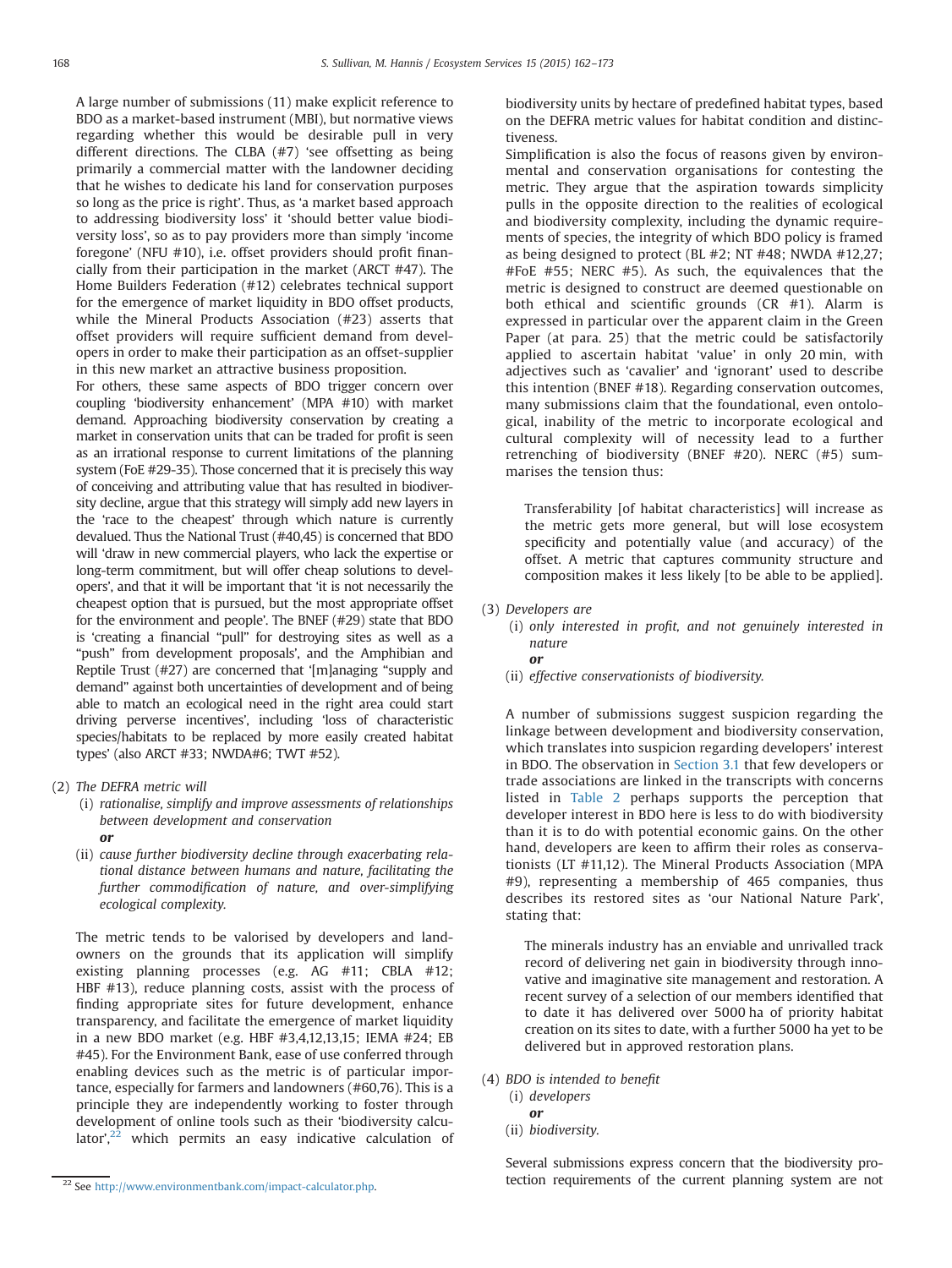working for development. The Environment Bank, for example, talks of the 'angst amongst planners and developers' caused by 'highly protected species' (EB #65,66). Developers are thus:

'constantly frustrated by delays to their planning permission driven by species-based conservation issues, with millions of pounds lost through extending programme times and reduced net developable areas', '[t]he only beneficiaries of [which]... are the environmental consultants who service this industry, and the manufacturers of equipment (e.g. newt fencing) to do the same' (EB #23,27,69).

They argue that by streamlining the planning process a significant amount of developable land could be freed up quickly and cheaply, bringing business opportunities for support sectors such as brokers and impact assessors (EB #27,35,76).

Indeed, for Lafarge Tarmac largescale development is actively required for BDOs: 'for offsetting to be a viable option the developments associated with it are likely to be of a larger scale' (LT #10). Relevant here, however, is the company's stated interest, as one of the largest landowners in the country', in becoming an 'offset provider' given a situation where BDO may make offset provision into a profitable enterprise for landowners (LT #3; also MPA #2). Making offset provision into a profitable enterprise means that commercial companies and entrepreneurs, including those enacting developments whose harms requires offsets, are increasingly likely to offer conservation by providing these offsets, as long as the price is right. Large-scale business interests are thereby constructed as meeting both the development and the conservation needs of society, with both boosting profit (see especially LT and MPA submissions).<sup>23</sup>

Such assertions of the development benefits from BDO generate objections in other submissions, clustering around a concern that BDO policy is being designed in ways that support the businesses that cause harm to biodiversity, rather than supporting the biodiversity that is thereby harmed. The RSPB (#38), for example, states that:

[w]e welcome the statements in the Green Paper that the mitigation hierarchy is adhered to, but this assertion is undermined and contradicted by the explicit desire for offsetting to free up more land on site for development (because mitigation will no longer be necessary).

The BNEF (#16) similarly express concerns that BDO will extend a situation where the planning system is 'already heavily biased towards the concrete and tarmac merchants', whilst the National Trust (NT #3) and Buglife (BL #17) respectively worry that BDO may provide a development 'short cut' or 'green card'. From a biodiversity and species perspective, as these respondents see it, blocking or delaying ecologically damaging development is precisely what the planning system should be doing, so to the extent that this is indeed happening the current system can be seen to be working.

- (5) BDO should
	- (i) speed up the planning process for developers or
	- (ii) increase the strength and rigour of LPA monitoring, regulation and enforcement.

As noted in [Table 3](#page-4-0), there is wide agreement regarding the need for change in the planning system. At the same time, there is tension between views that strongly promote a reduction in the bureaucratic burden on industry, with a concomitant shift of conservation to the private sector from 'its current charitable and public sector niche' (EB #57,58), and views that seek a strengthened planning and enforcement system, combined with strong national guidelines and accreditation structures. Unsurprisingly, developers and associated trade organisations wish to add as little friction to their activities as possible. Recommendations include: taking care that conservation covenants associated with offsets do not 'sterilise<sup>24</sup> large areas of land and thereby prevent future beneficial developments (such as wind farms) (RUK #3,10); that BDO requirements should not be backdated as this 'would have a negative impact on the financial viability of projects which are already in the system' (RUK #13); and that there should be no central recording of offsets (CLBA #31). The latter view is contradicted directly by arguments in several other submissions favouring the creation of a central accreditation database managed by government (for example by Natural England), without a parallel corporate system, particularly to avoid double-counting and double-selling of offset credits  $(RSPB #79).^{25}$ 

The desire to reduce planning friction is also present in some representations regarding provisions for habitat banking to provide future income streams to landowners. The CLBA (#38-40), for example, favour a situation whereby landowners might sell habitat ex post as an offset, i.e. that ex ante demonstration of intent to create an offset is not necessary. They also support the use of offset designations to sustain environmental gain that might otherwise be lost, or in cases where biodiversity gain arises through other land management agendas. For others these would contravene additionality requirements, because there is no way of knowing these 'improvements' would not have existed without the offset.

Contrary to such friction-free models of a 'free market' in BDO, other submissions assert the need for a strict and strong regulatory framework, with clear national guidelines and a system of national offsets accreditation and registration, accompanied by robust ecological databases and regular independent monitoring and review (see [Table 3](#page-4-0)). Such recommendations are accompanied by pleas for increased government support and resourcing for local government, especially in relation to ecological expertise, assessment and capacity, and enforcement.

- (6) The evidence-base for BDO is
	- (i) strong
	- or
	- (ii) weak.

<sup>&</sup>lt;sup>23</sup> Thus at the First World Forum on Natural Capital held in Edinburgh 21-22 November 2013, the Biodiversity Director for the major French public financing organisation CDC (Group Caisse des Dépôts) described how CDC is receiving lucrative returns from the sale of BDO credits from a conservation bank it has invested in, while also requiring that its own conventionally invested developments offset their biodiversity impacts – including through the purchase of offsets provided by the same investment company (Sullivan pers. obs. and field notes). As such, profit is generated simultaneously from economic activity causing environmental harm, and from the conservation compensations required by the same company to apparently offset this harm.

<sup>&</sup>lt;sup>24</sup> The paradoxical use of the word 'sterilise' here is perhaps indicative of a broader value framing. Although such 'sterilised' lands would be those managed to support living biodiversity and ecosystems, the term is used to denote land that is thereby denied the potential of the economic 'fecundity' brought by development.

 $25$  On which point it is interesting to observe that the No Net Loss conference held by BBOP in London in June 2014 was structured precisely into separate parallel sessions for government and corporate strategies on offsetting (see agenda at [http://bbop.forest-trends.org/events/no-net-loss/documents/agenda.pdf\)](http://bbop.forest-trends.org/events/no-net-loss/documents/agenda.pdf).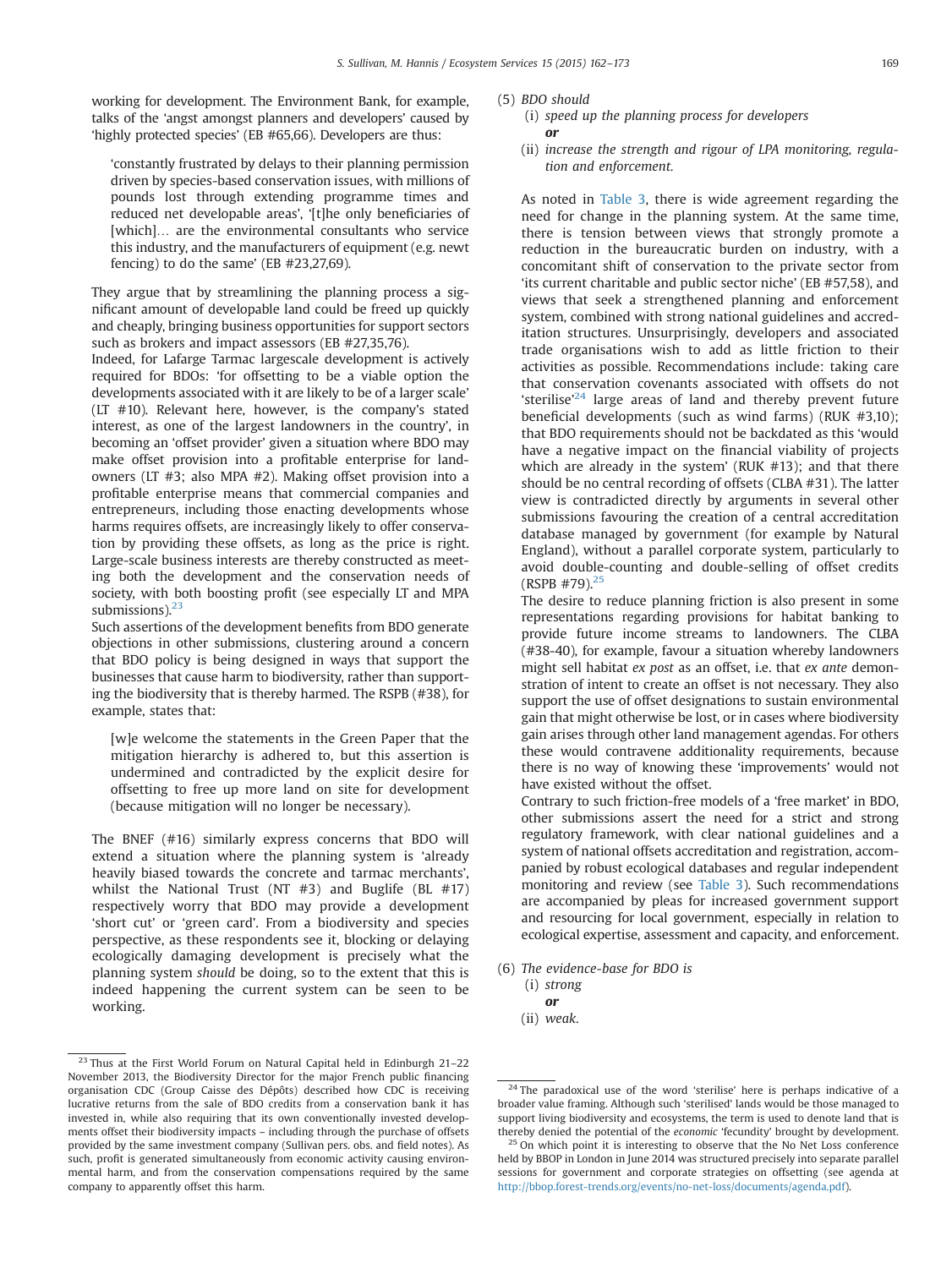Views regarding the evidence-base for BDO are diametrically opposed. The Environment Bank state that 'the case for biodiversity offsetting is well-evidenced through international and national experience' (EB #29,39). Other respondents argue that there are 'few empirical studies of the effectiveness of biodiversity offsets', and that those that exist demonstrate lower species richness on offset sites than on the sites they are offsetting (FoE #42,58). For the RSPB (#34), the evidence globally suggests 'that there are no systems in the world that have been able to demonstrate no net loss of biodiversity, [with] the wealth of studies showing (often considerable) net losses'.

A number of pragmatic recommendations regarding the design of BDO are notable in the texts, even in those that tend towards strong disagreement with BDO. Values expressed regarding key design elements are considered below.

- (7) BDO should be
	- (i) mandatory
		- or
	- (ii) voluntary and fully permissive.

A key issue is whether or not BDO should be mandatory or voluntary for developers. Developers and related trade associations would prefer a voluntary and fully permissive approach (CLBA #4,19; HBF #8; RUK #1,6), so as not to increase the regulatory burden to developers and thus 'stifle future development projects' (LT #9), or to limit possibilities for choosing the most efficient compensatory mechanism (HBF #10). Thus for the Home Builders Federation it is flexibility in the choice of compensatory mechanism that will set 'the right market signals in place' (HBF #11). As noted above, the desire here is ultimately to create a 'free market' in offset trading through making the system as simple and friction-free as possible.

There is also a common view that BDO is likely to inspire investor and purchaser confidence only if it is mandatory (eg CLBA #19). This is a view that conservation charities and environmental organisations, whilst frequently resistant to BDO in principle, tend to endorse, arguing that if the policy is established then it will need to be mandatory in order to offer any conservation effectiveness (see [Table 4](#page-5-0)). The Environment Bank is also vehement that BDO will only be effective if mandatory, asserting that 'the Green Paper could have set out this case [for mandatory offsetting] more strongly and that, as a result of the failure to do so, much of the arguments against offsetting will be poorly based' (EB #74). Related to this is an aspirational orientation that sees BDO working best as a market of willing sellers and buyers with growing demand secured by making offset requirements mandatory in planning requirements. Thus, '[v]ery few developers will ever choose to compensate where they are not required to do so. Lack of demand then fails to drive offset supply, the market stays small and expensive, and the system does not work' (EB #45). It is difficult, however, to separate this recommendation from the Environment Bank's own interests as a private sector broker of offset deals that will gain from such mandatory status.

- (8) Offset designations should
	- (i) remain valid in perpetuity to safeguard conservation outcomes or
	- (ii) not remain valid in perpetuity as this would entail wrongful 'sterilisation' of land-use possibilities.

The length of time for which an offset designation should apply is the cause of strong oppositional framings in the transcripts. The Country Land and Business Association, representing the interests of large landowners, frames the 'in perpetuity' requirements of proposed conservation covenants as 'fundamentally wrong', saying that 'we suspect that many landowners will see little that is attractive about dedicating land in perpetuity. They might as well sell it' (CLBA #32; also NFU #5,6,8). Lafarge Tarmac assert similarly that:

asking landowners to commit to undertaking / being responsible for a management regime in perpetuity, when it is nearly impossible to calculate accurately what the costs will be of that regime in 10 years let alone 50, 80 or 99, is likely to cause them some concern and hesitancy towards the prospects being offered. Furthermore, such a commitment being made as a charge against the provider's property could also affect the future value of that property thus adding another concern / reason for landowners not to progress as offset providers (LT #22).

Conversely, submissions talk of the need for any offset designations to be protected in perpetuity. Thus, '[i]f offsetting is to be meaningful and command public confidence, any replacement sites would need to be safeguarded in perpetuity. This raises extremely difficult questions, for example of mapping, monitoring, legal enforcement, resilience, and long-term management through changes of ownership' (NWDA #8; also TWT #85).

(9) Offsets should be located

(i) close to sites of development-related harm or

(ii) strategically chosen at any distance to improve connectivity of valued ecosystems in keeping with spatial plans.

IEMA (#8,31) state that views on the location of offsets projects relative to impact sites pull both ways, 'with strong arguments for both local [i.e. distance-near] and strategic [i.e. increased connectivity and landscape level] approaches'. For a number of conservation charities, submissions emphasise design principles based on local ecological concerns. These include that offsets should be distance-near, rather than located far from development sites, based on an assumption that close distance will equate to ecological similarity between offset and development sites (e.g. BL #24), and that this will support local interactions between people and wildlife. The Woodland Trust recommends that '[a]ny metric should use localness as one of the key factors when determining offset scale, i.e. increased distance from original damage should incur a penalty' so as to support 'the Government's policy of maintaining the interaction of people with nature' (WT #15–16; also FSC #3).

From the perspective of generating market liquidity in commoditised offset products, however, others urge that as much flexibility as possible should be permitted for offset location, such that offsets may 'be located outside the immediate area of the planning application' (NBF #15). Some submissions thus advocate the use of BDO calculations to move developments to 'low-value' habitats (e.g. PE #12), thereby 'trading up' to ensure net gain (NT #21) rather than supporting only like-for-like local exchanges. Others express concern that this strategy will be used to devalue green space sites with high local use-values and which support species that 'fall through the net' of BDO metrics (e.g BL #5,20). Additional concerns include the fear that a 'race-to-the-cheapest' in terms of pricing will mean that good quality agricultural land may become available for development in part through scoring poorly on habitat metrics (FoE #76).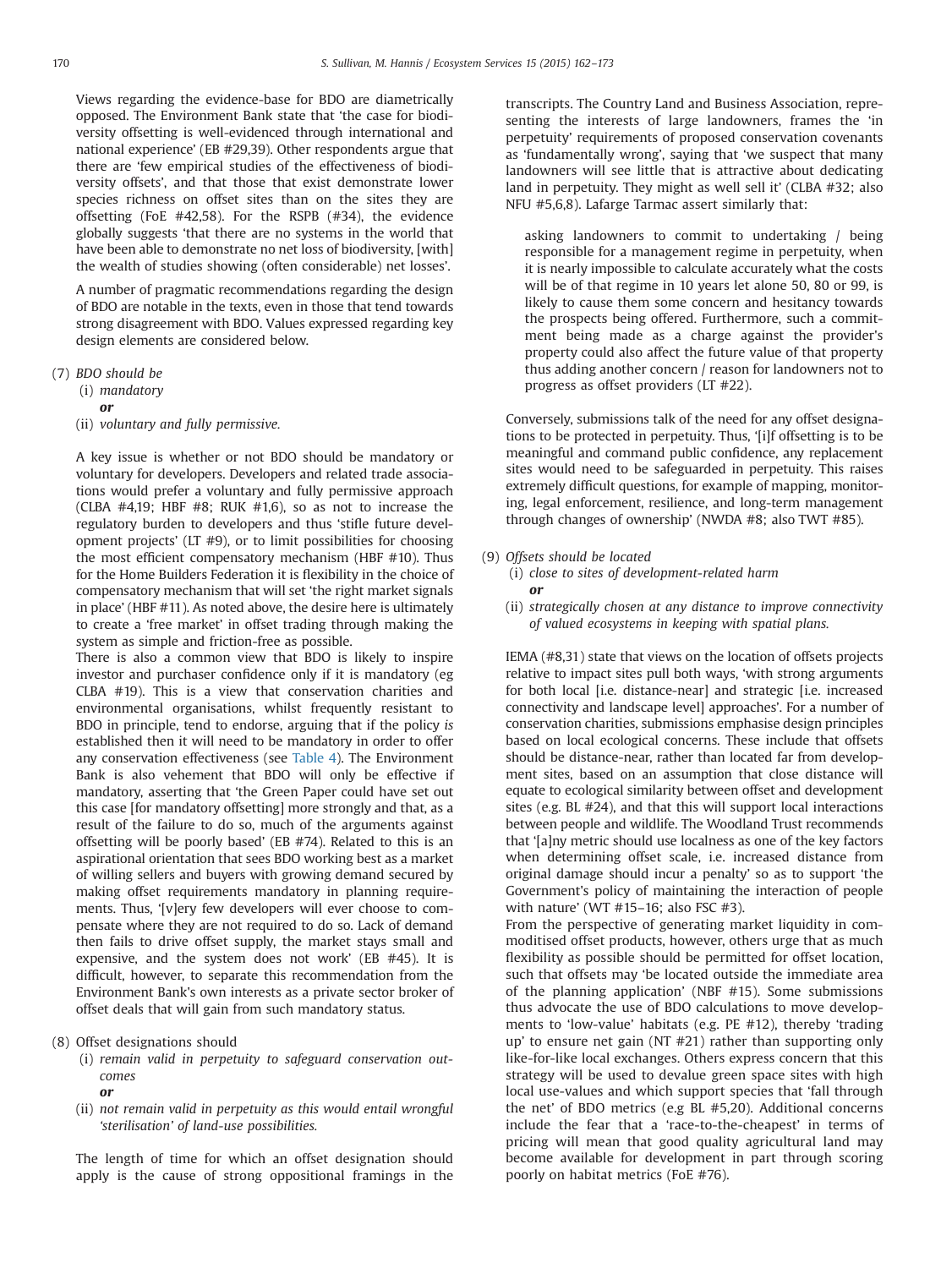#### <span id="page-9-0"></span>3.3. From loss to gain via 'No Net Loss'?

By now it should be clear that, whilst 'no net loss' (NNL) is widely supported as a minimum objective, there is no broad agreement that a BDO policy can in fact achieve this aim. The claim that no net loss overall, or even a 'net gain' can be produced from a policy structured to require losses of populations and habitats is framed by critics as paradoxical at best (RSPB #32), guaranteeing only 'ecological loss for uncertain gains' (RSPB #32). Those most resistant to the idea that BDO can generate NNL frame this as an irrational and 'wantonly specious' claim (BNEF #5,43). Other submitters question NNL itself as the most appropriate objective towards which to be designing policy, noting instead that given the scale of contemporary biodiversity crisis the aim should be firmly stated as a 'net gain' of biodiversity (AG #20; TWT #9; PE #17). The Wildlife Trusts note that it is unclear from the DEFRA Green Paper what geographical scale the objective of 'no let loss' should apply to (TWT #40), while NERC (#5), amongst others, note that what elements of biodiversity are able to be caught by the metric will depend on how fine-scale its application is with regard to the detail included in habitat assessments. As we discuss further below, such comments illuminate underlying concerns regarding not only how wide the 'net' of the metric should be cast, or how coarse or fine its mesh should be, but also over whether or not the frame of 'netting nature' is indeed the most appropriate for a revaluing of 'nature' that redresses losses due to human activity.

# 4. Discussion

As the above analysis indicates, a wide spectrum of views are expressed in the EAC submissions, from enthusiastic support for a BDO policy in England, to vigorous contestation and concern. The submissions encompass a range of almost diametrically opposed positions. Some see BDO as the way of the future – as a revolutionary and innovative means of pragmatically providing multiple-win solutions to both environmental and economic issues – and frame competing perceptions and concerns as reactionary and inconvenient. Thus, '[b]iodiversity offsetting is a new opportunity to make a difference to environmental conservation, and as such should not be designed with old fashioned and restrictive mindsets' (Environment Bank, point 22). Others are 'sceptical about the motivation behind the Green Paper proposals', and state that the proposals contained therein 'would need to be improved beyond recognition' (NWDA #1,4).

The debates highlight different ways of understanding both the value of nature, and the nature of value. Those seeing themselves as working pragmatically within the value framework of the market economy perceive the application of monetary values, which require numerical scoring systems, to be the most efficient means of achieving a logically beneficial re-allocation of value which shifts 'nature' out of its current state of value invisibility. Others contest the appropriateness both of monetary valuation and of markets, arguing that these cannot adequately reflect intrinsic values conferred by uniqueness, or the consequent non-substitutability of species populations and habitats located in places. These diametrically opposed frames and positions are suggestive of a dispute that cannot be resolved satisfactorily for all parties through deliberative processes, since they are indicative of different underlying understandings and practices of 'value'. We thus find the notion of 'value struggle' (cf. [de Angelis, 2007\)](#page-11-0) to be powerful in understanding the impasse that is arising between these positions, since this emphasises the significance of the ideological values and associated rationalities (and even ontologies) underlying the frames through which those engaging in this struggle articulate their views (cf. [Lakoff, 2010; Descola, 2013](#page-11-0)).

#### 4.1. Value struggles

Broadly speaking, those in favour of BDO and other proposed MBIs as multiple-win solutions for resolving development-related environmental harms consider that BDO, through encouraging the creation of new habitat to offset calculated losses to individuals and populations at specific sites, will effect the net conservation of species, rather than of specific populations (of species) in specific places. Through their embrace of marketised exchanges as the appropriate arena for distributing losses and gains of biodiversity, they also pragmatically and politically accept a 'law of value' (see discussion in [de Angelis, 2007](#page-11-0)) that enshrines capitalist market mechanisms as the most efficient means of allocating and managing what thereby becomes valued. In this value frame, 'nature' arguably becomes simply another arena for the abstraction, calculation and capture of capital 'value', and it is only in this way that nature can be 'valued' and thus appropriately managed.

Following [de Angelis \(2007](#page-11-0): 13), however, 'capital' is a 'social force that aspires to colonise life with its particular mode of doing and articulating social powers' (see also [Foucault, 2008\[1979\]\)](#page-11-0). This means that the depoliticised or seemingly non-ideological (cf. Žiž[ek, 2011:](#page-11-0) 426) and technical calculative 'market rationality' supporting capital accumulation requires understanding as 'a value practice among many others and in conflict with others' ([de Angelis,](#page-11-0) [2007](#page-11-0): 24; also [Graeber, 2001](#page-11-0)). This is not to suggest that any of the texts analysed here explicitly share de Angelis's perspective. Nonetheless a fundamental disagreement about the desirability of subsuming 'nature' within 'capital' is discernible within the submissions, and it is this cleavage that gives rise to the intractable value opposition between the claim that unmeasured and unpriced nature has zero or no value in a market economy – and thus should be both measured and priced – and the contrary position that nature is valuable precisely because it is, or should be, unpriceable, i.e. 'priceless' [\(O'Neill, 1993; Reid, 2013; Knights et al., 2013\)](#page-11-0).

In broader debates, some of those opposing MBIs see these as underpinned by the ontological assumption of humans as selfinterested, disembedded utility-maximising individuals, caught within a universalising but culturally and historically specific calculative rationality [\(Weber, 2010](#page-11-0)(1930)) that privileges numerical value striations and rewards those skilled in associated quantification practices and mathematical modelling (see, for example, [Sullivan, 2009;](#page-11-0) [Dempsey and Robertson, 2012; Turnhout et al., 2014; Descola,](#page-11-0) [2013\)](#page-11-0). BDO is seen here as an inappropriate application of metrological and accounting frames and skills to phenomena whose 'real' value cannot be thereby conveyed. Monetised market values arising from such applications are viewed as spurious, albeit beneficial to those able to capture and thus gain from such values. MBIs are framed as problematic due to their advancement of a 'technogarden' scenario of environmental management (as framed in the Millenium Ecosystem Assessment, see discussion in [Kareiva et al., 2011](#page-11-0)) that furthers the modern disconnect between a rationally calculative culture and a pacified, objectified 'net-able' nature, a divide seen as the root of so many post-modern environmental and social ills, including biodiversity loss (cf. Çalış[kan and Callon, 2010:](#page-11-0) 5–8; [Descola, 2013\)](#page-11-0).

Of further concern is the assumption of market economics that competition is necessarily at the core of social relations. [De Angelis](#page-11-0) [\(2007\)](#page-11-0) observes that this pits livelihoods, and now also nonhuman natures and place-based assemblages, against one another so as to generate a race to the bottom to extract more commodity value for less labour from both humans and 'nature'. By entraining nature conservation further within capital's 'law of value', BDO could, as the Friends of the Earth (#16) submission notes, 'simply facilitate greater destruction of nature in areas of high development pressure in return for a promise of habitat creation where land is cheaper', as well as reducing incentives for developers to incorporate spaces for nature on-site when they can instead pay for biodiversity in another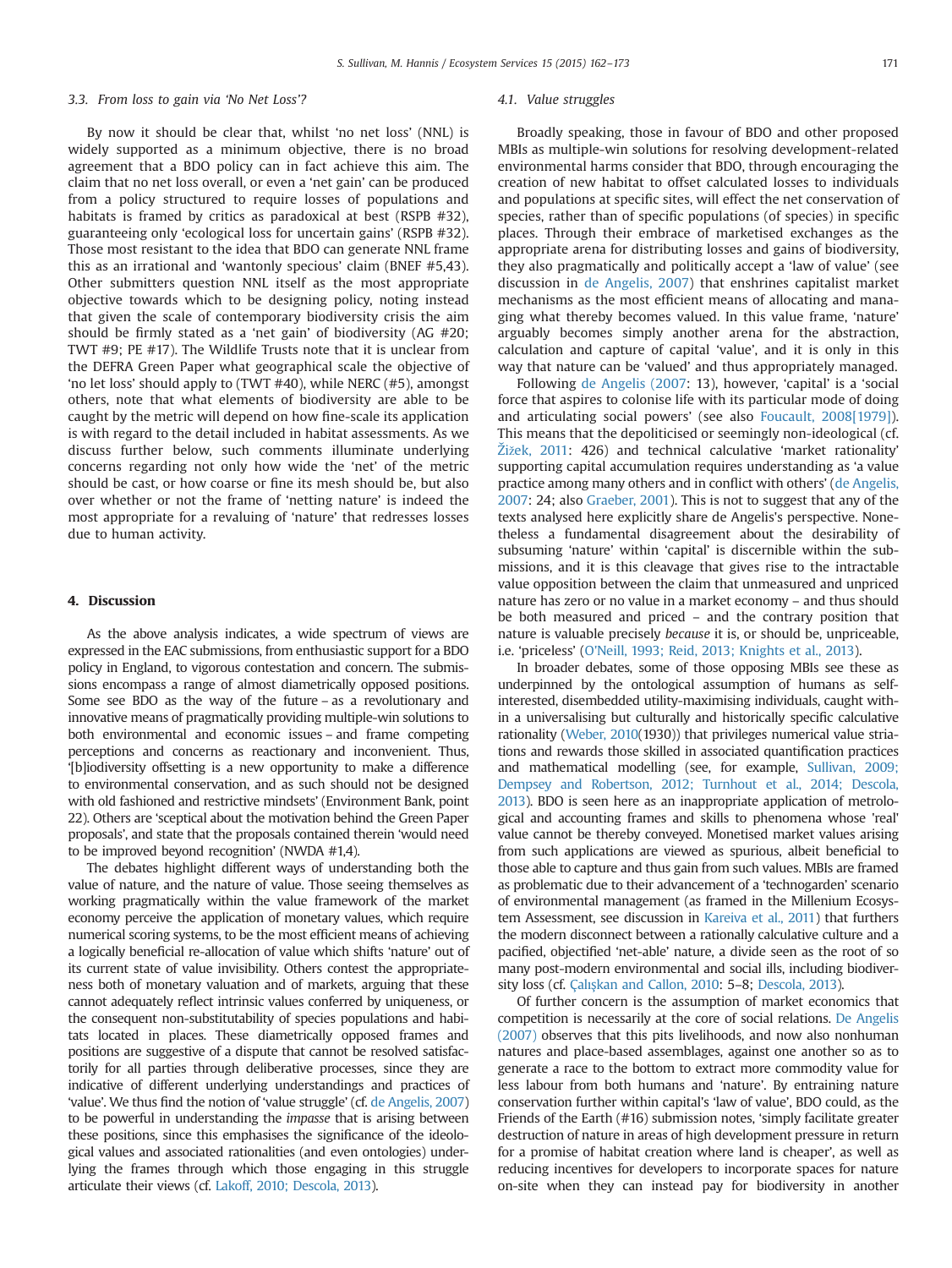<span id="page-10-0"></span>(cheaper) location. The salt in the wound for those contesting BDO from such perspectives is that this emergent policy seems likely to further enrich the corporate extractive and development interests whose economically productive activities are arguably at the heart of the 'environmental debt' BDO purports to address (cf. [Motesharrei](#page-11-0) [et al., 2014; Ostry et al., 2014](#page-11-0)). Development-related harm thus both boosts the value of and demand for conservation, through enhancing biodiversity scarcity (cf. discussion in [Sullivan, 2012\)](#page-11-0), and becomes the solution to biodiversity loss, since it is development that both finances, and in many cases provides, offsets (as noted by Lafarge Tarmac – see [Section 3.2\)](#page-5-0). Invocations of the triple bottom-line notwithstanding, it is seen as not at all clear that 'people' or 'planet' would take precedence if 'profits' were reduced through their care.

As noted above, opponents of BDO also repeatedly assert and affirm the non-substitutable character of 'nature'. Place-based affective values, and direct relationships with the actual individuals, populations, and assemblages making up 'nature', are seen to be denied by calculative (capitalist) value frames. Through the metrics and markets of offsetting, these are seen as emphasising abstraction, substitutability, exchangeability and fungibility between different species, places and temporal moments, so as to generate the calculated appearance of 'no net loss'. But what is really 'netted' through these calculations? And what is thereby lost or gained through their application?

# 4.2. The nature of nets

The word net, as in 'no net loss', although intended as a neutral economic term meaning 'balanced, final, conclusive; remaining after all necessary considerations have been taken into account' (OED), is itself not without evaluative content. It comes from Middle French net, meaning clean or morally pure, which in turn derives from classical Latin nitidus, meaning bright, shining or glossy (from nitēre to shine). This etymology is shared with the English word neat, which connects notions of tidiness with notions of unadulterated purity, and tends to carry clear positive associations. The etymology of net as in 'fishing net' is less clear, but it seems to derive via Norse and Germanic variants from an Indo-European base meaning 'to bind, twist together' (OED).

If the etymological roots really are so different, then it seems an interesting coincidence that what might be called economic 'netting', the process of summing losses and gains to arrive at a final (neat) figure, seems here to overlap so closely with mechanical 'netting', as in capturing something desirable in a mesh, filtering away extraneous material or liquid. The mesh-like matrix of an offsetting metric seems to connect the two senses. When opponents of BDO speak of their concerns about species 'falling through the net', they invoke a metaphor of this mesh being too coarse. The holes are too big, allowing things (species, populations, individuals) that should have been caught (or valued) to slip through unnoticed and be lost. These losses lead to errors in the summing up or 'netting' process, and hence can only lead to a 'net loss'. To invoke Boltanksi and Thévenot (2006: 36) once more, BDO breaks down in the transition from the general to the particular, where the 'clamour of particular details' sublimated, and in this case extinguished, by other orders of worth, demands to be heard.

Sophisticated ecological arguments are also in play here, pointing to the inability of simple metrics to accurately represent unpredictable, nonlinear, stochastic living systems. From this perspective, it is not only impossible but meaningless to talk of adding and subtracting discrete pieces of nature to produce an overall net total. The calculative frame of 'nature' as 'net-able' through numerical assessment and accounting is thus also at odds with a frame that values 'nature' as complex, emergent and autopoetically dependent on 'networked' meshes between places and populations (cf. [Jantsch, 1979; Margulis, 1998](#page-11-0)). Those countering BDO proposals frequently do so from a visceral sense that it is irrational to conceive that a 'net gain' of biodiversity can be generated through further breaking of these connections, as may be legitimised through BDO.

# 5. Conclusion

Analysis of discourses present in the series of texts making up the UK Parliament's Environmental Audit Committee's public consultation regarding emerging BDO policy reveals some agreement, but many points of fundamental disagreement between actors making submissions to the EAC Inquiry. Consideration of recurrent discursive patterns suggests that polarised disagreements indicate the presence of significantly divergent underlying value frames acting to shape respondents' views on the desirability, rationality and effectiveness of BDO, and of market-based conservation instruments more generally. This suggests poor prospects for the resolution of such disagreements through deliberative negotiation and consultation focussed on the refinement of specific proposed biodiversity offsetting policies, since the key issues at stake are ethical, political and ideological, rather than technical. They involve questions about the desirability of further subsuming 'nature' within 'capital' value frames, and addressing such issues requires reflection and deliberation on how those concerned understand both the value of nature, and the nature of value.

Following [Lakoff \(2010\),](#page-11-0) it seems clear that those seeking to oppose BDO will be assisted by focusing clearly on communicating their underlying values on such matters. Notwithstanding the need to respond to government consultations when these arise, there are limits to what can be achieved by arguing within terms of reference set by enthusiasts for market-based approaches to biodiversity conservation. Conversely, assuming a sincere desire on the part of government to build support for BDO among conservation professionals and the broader public, our findings here suggest that this might be better achieved by opening and facilitating a deeper discussion about the merits or otherwise of market valuation approaches, rather than by taking the value of MBIs as given and consulting only on technical issues of implementation.

#### Acknowledgements

We gratefully acknowledge funding from the Leverhulme Trust (ref. RP2012-V-041) for Sullivan, and from the AHRC (ref. AH/ K005871/2) for both of us, in the preparation of this paper, as well as the helpful comments from two anonymous referees. The interpretations presented herein are ours alone.

# References

- [Bäckstrand, K., Kahn, J., Kronsell, A., Lovbrand, E., 2010. Environmental Policy and](http://refhub.elsevier.com/S2212-0416(15)00010-8/sbref1) [Deliberative Democracy: Examining the Promise of New Modes of Governance.](http://refhub.elsevier.com/S2212-0416(15)00010-8/sbref1) [Edward Elgar Publishing, Gloucester.](http://refhub.elsevier.com/S2212-0416(15)00010-8/sbref1)
- [Bateson, G., 1972. Steps to an Ecology of Mind: Collected Essays in Anthropology,](http://refhub.elsevier.com/S2212-0416(15)00010-8/sbref2) [Psychiatry, Evolution, and Epistemology. University Of Chicago Press, Chicago.](http://refhub.elsevier.com/S2212-0416(15)00010-8/sbref2)
- BBOP, 2009. Biodiversity Offset Design Handbook. Business and Biodiversity Offsets Programme, Washington, DC. Online 〈[http://www.forest-trends.org/documents/](http://www.forest-trends.org/documents/files/doc_3126.pdf) fi[les/doc\\_3126.pdf](http://www.forest-trends.org/documents/files/doc_3126.pdf)〉.
- BBOP, 2012. Standard on Biodiversity Offsets. Business and Biodiversity Offsets Programme, Forest Trends. Online 〈[http://www.forest-trends.org/documents/](http://www.forest-trends.org/documents/files/doc_3078.pdf) fi[les/doc\\_3078.pdf](http://www.forest-trends.org/documents/files/doc_3078.pdf)〉.
- [Benabou, S., 2014. Making up for lost nature? A critical review of the international](http://refhub.elsevier.com/S2212-0416(15)00010-8/sbref3) [development of voluntary biodiversity offsets. Environ. Soc.: Adv. Res. 5,](http://refhub.elsevier.com/S2212-0416(15)00010-8/sbref3) 102–[123.](http://refhub.elsevier.com/S2212-0416(15)00010-8/sbref3)
- [Boltanksi, L., Thévenot, L., 2006. On Justi](http://refhub.elsevier.com/S2212-0416(15)00010-8/sbref4)fication: Economies of Worth. Princeton [University Press.](http://refhub.elsevier.com/S2212-0416(15)00010-8/sbref4)
- [Büscher, B., Sullivan, S., Neves, K., Brockington, D., Igoe, J., 2012. Towards a](http://refhub.elsevier.com/S2212-0416(15)00010-8/sbref5) [synthesized critique of neoliberal conservation. Cap., Nat., Soc. 23 \(2\), 4](http://refhub.elsevier.com/S2212-0416(15)00010-8/sbref5)–30.